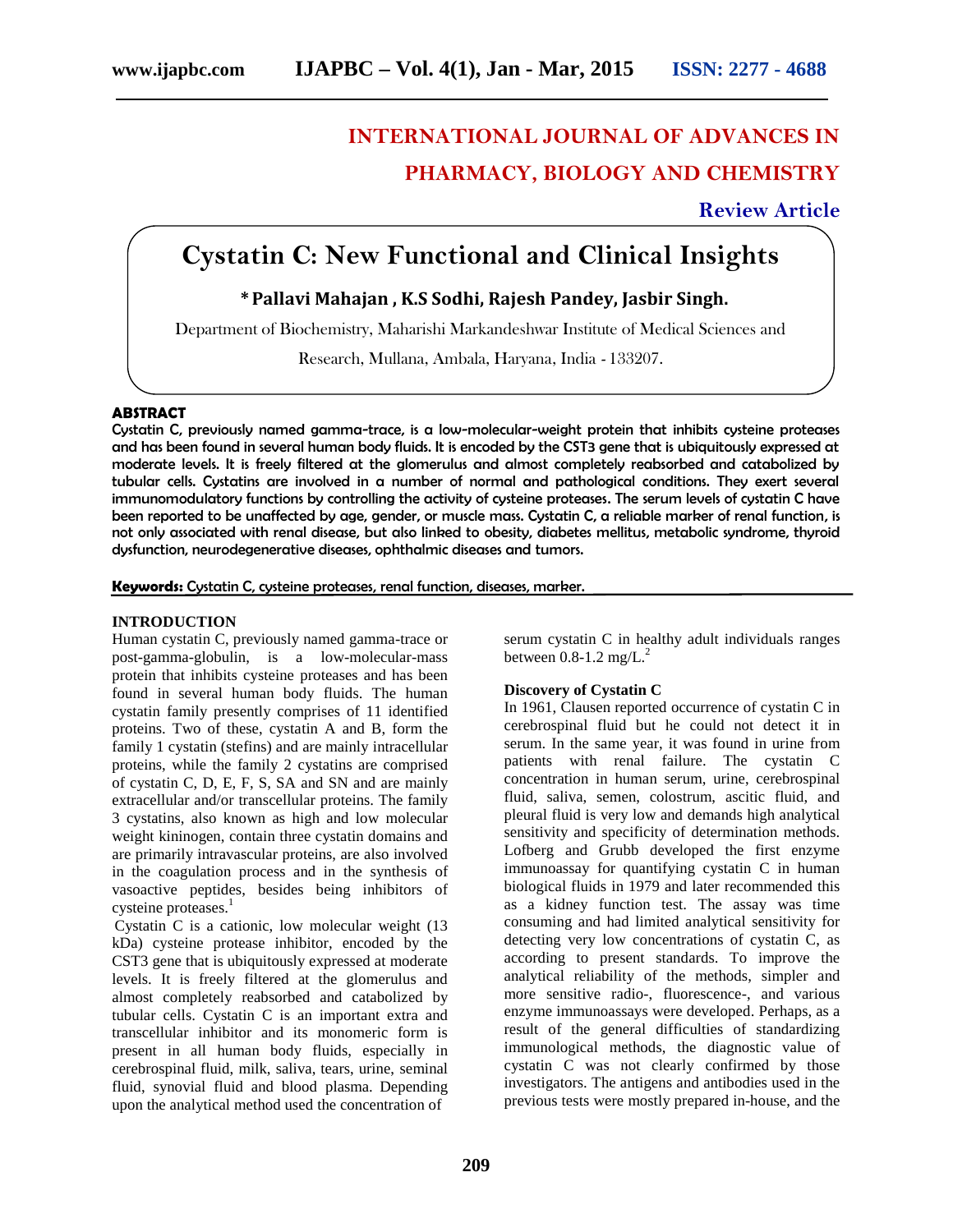difference in heterogeneity and purity attributable to the various isolation procedures used influenced the assay qualities.<sup>3</sup>

#### **Mechanism of action**

In the  $20<sup>th</sup>$  century, lysosomal cysteine proteases, generally known as cathepsins (Cats), were discovered. Most endosomal proteases belong to 3 distinct families. There are 11 human Cats (Cats B, C, F, H, K, L, O, S, V, W, and X) that belong to the papain subfamily of cysteine proteases (PLCPs). Alongside these there are the aspartyl proteases related to pepsin: cathepsins D and E. Another cysteine protease known as asparaginyl endopeptidase (AEP) or legumain is more closely related to the caspases. Each of these 3 classes of cysteine proteases can be inhibited by distinct and non-overlapping small molecule inhibitors. But *in vivo* inhibition, or knockout, of these proteases often shows limited or no phenotype, mainly due to functional redundancy. Cats have been known to synthesize proenzymes with an N-terminal signaling peptide that targets the protein to the lumen of the endoplasmic reticulum. Cat activity is regulated intracellularly by stefins (stefin A and B) and extracellularly by cystatins (cystatin C, or CystC) and kininogens. Through their combined activities, Cats degrade almost all intracellular and extracellular proteins. The expression patterns of cathepsin are different in cardiovascular and CVD-related. The cysteinyl Cats are predominantly endopeptidases located intracellularly in endolysosomal vesicles. However, Cats act in the extracellular space as well as in the cytosol and nucleus. The overexpression of elastolytic and collagenolytic Cats S, K, B, H, and L are seen in failing cardiac and atherosclerotic vessel tissues from humans and animals but shown no changes in levels of their endogenous inhibitor, cystatin  $C<sup>4</sup>$  It was postulated that inhibiting all three families of endosomal proteases would provide a powerful tool for modulating endosomal/lysosomal function. Cystatin C potently inhibits PLCPs and AEP. The cystatins inhibit PLCPs with sub nanomolar affinity. They are present in the bloodstream and are supposed to play a role in the mopping up of proteases released during physiological and pathological responses. Thus, for the synthesis of a pan-endosomal protease inhibitor, Cystatin C represents an excellent scaffold.<sup>5</sup>

# **Functions of Cystatins**

Cystatins are involved in a number of normal and pathological conditions. They exert several immunomodulatory functions by controlling the activity of cysteine proteases or by other mechanisms not related to their inhibitory function<sup>6</sup> (Table-1).

## **Reference range of Cystatin C**

The cystatin C range differs according to the analytical method used (Table 2). The different cystatin C ranges found by Kyhse-Anderson (0.61- 1.21 mg/L), Norlund (0.70-1.21 mg/L) and Erlandsen (0.54-1.21 mg/L); these three groups used the Dakopatts method. The ELISA, Dakopatts and Dade Behring assays use different antibodies, calibrants and technologies and therefore give different reference ranges. This new marker requires an internationally agreed reference preparation in order to allow direct comparison of methods and reference ranges.

#### **Cystatin C and disease states: General considerations**

Serum cystatin C, marker of renal function, has been proposed as potentially superior to serum creatinine level for estimating renal function, because it is produced at a constant rate by most nucleated cells. Moreover, cystatin C production has been reported to be unaffected by age, gender, or muscle mass. Cystatin C is freely filtered at the level of the glomerulus and virtually all is reabsorbed and metabolized by the proximal tubular cells, with a half life of 1.5 hour.<sup>16</sup> Cystatin C has been proposed as a more reliable marker of renal function than serum creatinine, as it detects small reductions in GFR. Cystatin C is considered to reveal microvascular renal dysfunction. It has been associated with increased levels of coagulation markers, increased levels of inflammatory markers, and severity of coronary artery disease. In addition, when compared with creatinine-based estimation of GFR in both elderly and in coronary artery disease populations, cystatin C significantly improves risk stratification. It has become evident that disturbances in expression and localization of cystatins may be implicated in several pathological processes, such as inflammatory skin diseases, age-related macular degeneration and neurodegenerative disorders.<sup>6</sup> Serum cystatin C has also shown to be associated with corticosteroid administration and cigarette smoking.<sup>16,17</sup> Higher cystatin C levels were significantly associated with hip fracture in women but not in men.<sup>18</sup> Cystatin C was also associated with more rapid loss of bone mineral density at the hip using DEXA, especially in men.<sup>19</sup>After adjusting for creatinine clearance, higher serum cystatin C levels were independently associated with older age, greater weight, greater height, male gender, higher serum C-reactive protein levels and current cigarette smoking.<sup>16</sup> Donahue et al suggested that elevated levels of serum cystatin C are associated with prediabetes.<sup>20</sup> Magnusson et al found that increased baseline serum levels of circulating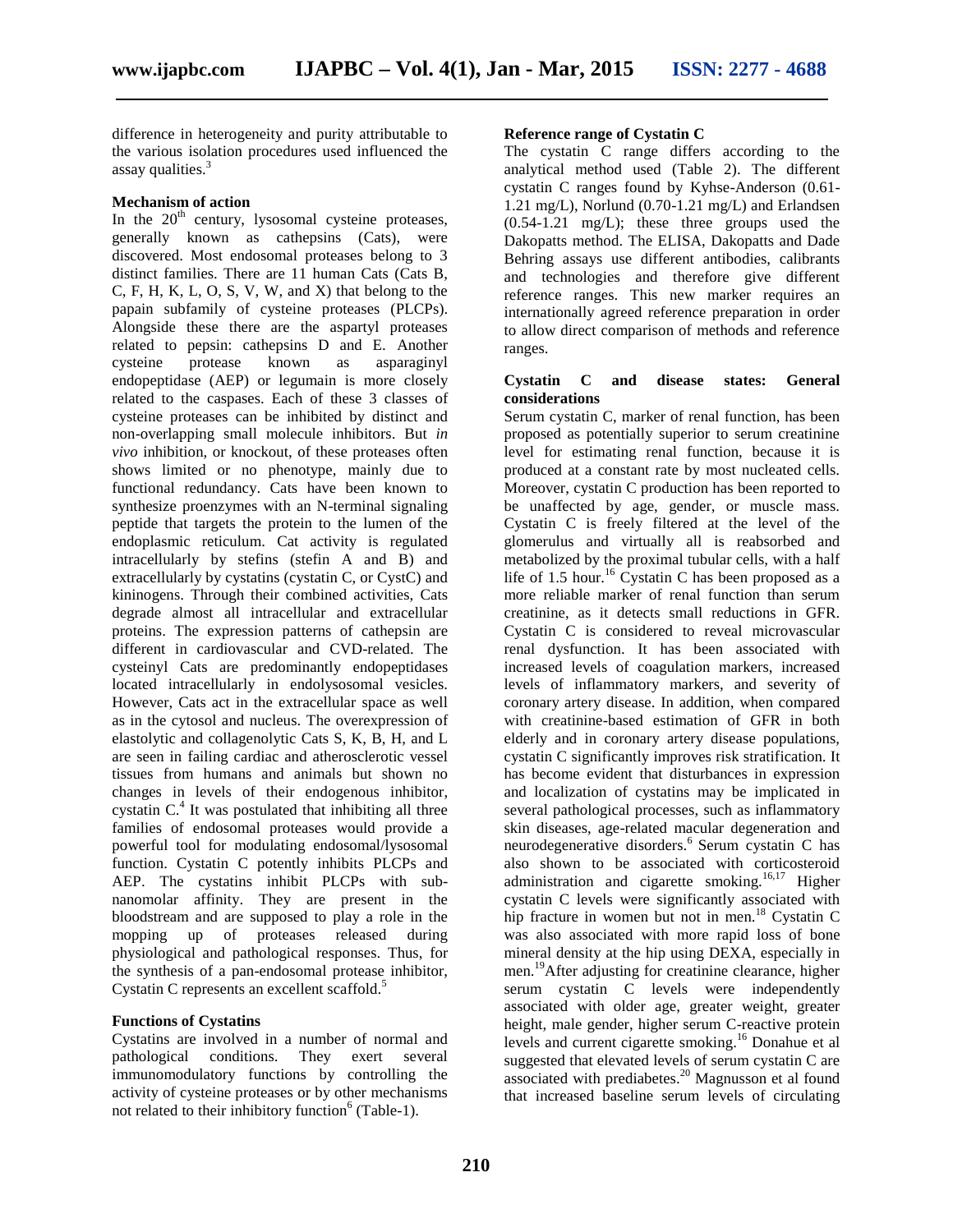cystatin C predict new-onset metabolic syndrome (MetS) (according to the NCEP-ATP III guidelines), independently of MetS risk factors during 16 years of follow-up, suggesting that high cystatin C is related to MetS development. They further concluded that high levels of cystatin C independently correlate with long-term waist progression, as well as incident abdominal obesity. These findings highlight the influence of cystatin C on abdominal obesity, thereby signifying a potential mechanism for the cystatin C derived risk of future MetS and CVD development.<sup>21</sup>

#### *Cystatin C and renal disease*

Serum creatinine level is commonly used for the estimation of renal function. Creatinine level in serum is determined by its renal excretion, its production in muscular tissue, which further depends on age, weight, and gender. So, while using serum creatinine level to estimate renal function one needs to adjust these factors. Hence, for estimating renal function, these parameters are integrated into the Cockcroft-Gaultformula<sup>16</sup>.

Although micro albuminuria is the first detectable functional abnormality, glomerular filtration rate (GFR) is the critical index of renal function.<sup>22</sup> The "gold standard" for determining GFR is to measure clearance of exogenous substances such as inulin, clearance of exogenous substances such as inulin,<br><sup>51</sup>Cr EDTA, iohexol, or <sup>125</sup>I-labeled iothalamate. These techniques, however, are time-consuming, labor-intensive, expensive, and require administration of substances that make them incompatible with routine monitoring. So, assuming constant cellular production, serum cystatin C level has the potential to be an exceptional substitute marker of GFR. Recently, urinary biomarkers, like kidney injury molecule-1 (KIM-1), interleukin-18 (IL-18), and neutrophil gelatinase-associated lipocalin (NGAL), have been used for the early detection of acute kidney injury (AKI). However, these markers have disadvantage of collection of urine, that is costly and may delay the initiation of the treatment in critically ill patients. Some authors suggested that plasma cystatin C was superior to plasma creatinine as an early predictor of AKI in the intensive care unit  $\overrightarrow{[ICU]}$  population.<sup>23</sup> Hence serum cystatin C, is a stronger predictor of the risk of cardiovascular events and death in elderly persons than is creatinine. Its serum concentrations are mainly determined by GFR. The evidence accumulates for the value to estimate GFR by means of cystatin C in both patients with and without diabetes. The different cystatin C–based formulae have been developed. Irrespective of the formula used, when compared with creatinine-based formulae, the accuracy and precision by cystatin C methods, seems to be better. $<sup>2</sup>$ </sup>

For diabetes patients, Pucci et al observed a higher predictive value in the early detection of reduced renal function (determined by the iohexol plasma clearance method) when the GFR was estimated by cystatin C compared with GFR estimation by the creatinine-based Modification of diet in renal disease (MDRD) and Cockroft-Gault formulae.<sup>25</sup> Particularly poor precision and accuracy of creatinine-based eGFR equations with respect to the range of 60–89  $mL/min/1.73$  m<sup>2</sup> (determined by the isotopic 51creatinine EDTA method) have also been described by others. Nevertheless, the evidence accumulates for better accuracy and precision of eGFR-Cystatin C compared with eGFR based on creatinine levels in subjects with diabetes, especially in early changes of kidney function.<sup>26</sup> Orlando et al found that plasma cystatin C concentration is an accurate GFR marker in cirrhotic patients. As their reference values vary with the severity of the liver disease, plasma creatinine concentration and calculated creatinine clearance are of no practical value.  $27$  Zhu et al and other authors concluded that the Chronic Kidney Disease Epidemiology Collaboration (CKD-EPI 2012) serum creatinine-cystatin C based equation appeared more accurate and less biased in overall participants. In senior participants with moderately to severely injured GFR neither of the new CKD-EPI equations achieved ideal accuracy.<sup>28</sup>

# **CKD-EPI Equations that Incorporate Creatinine, Cystatin C, or Both 2009 CKD-EPI creatinine<sup>29</sup>**

eGFR = 141 × min(SCr/K,1) × max(SCr/K,1)<sup>-1209</sup> × 0.993<sup>age</sup> [ $\times$  1.018 if female] [x1.159 if black] If female:  $K = 0.7$ ,  $= -0.329$ If male:  $K = 0.9$ ,  $= -0.411$ 

# **2012 CKD-EPI cystatin<sup>30</sup>**

eGFR = 133 × min(SCysC/0.8, 1)<sup>-0.499</sup> × max(SCysC/0.8, 1)<sup>-1328</sup> × 0.996<sup>age</sup> [ × 0.932 if female]

# **2012 CKD-EPI creatinine-cystatin C<sup>30</sup>**

 $eGFR = 135 \times min(SCr/K, 1)^{-} \times max(SCr/K, 1)^{-0601}$  $\times$  min(SCysC/0.8, 1)<sup>-0375</sup> × max(SCysC/0.8, 1)<sup>-0.711</sup> × 0.995<sup>age</sup> [ $\times$  0.969 if female ] [ $\times$  1.08 if black ] If female:  $K = 0.7$ ,  $= -0.248$ If male:  $K = 0.9$ ,  $= -0.207$ 

SCysC, serum cystatin C; SCr, serum creatinine; min, minimum; max; maximum; eGFR, estimated glomerular filtration rate; CKD-EPI, Chronic Kidney Disease Epidemiology Collaboration.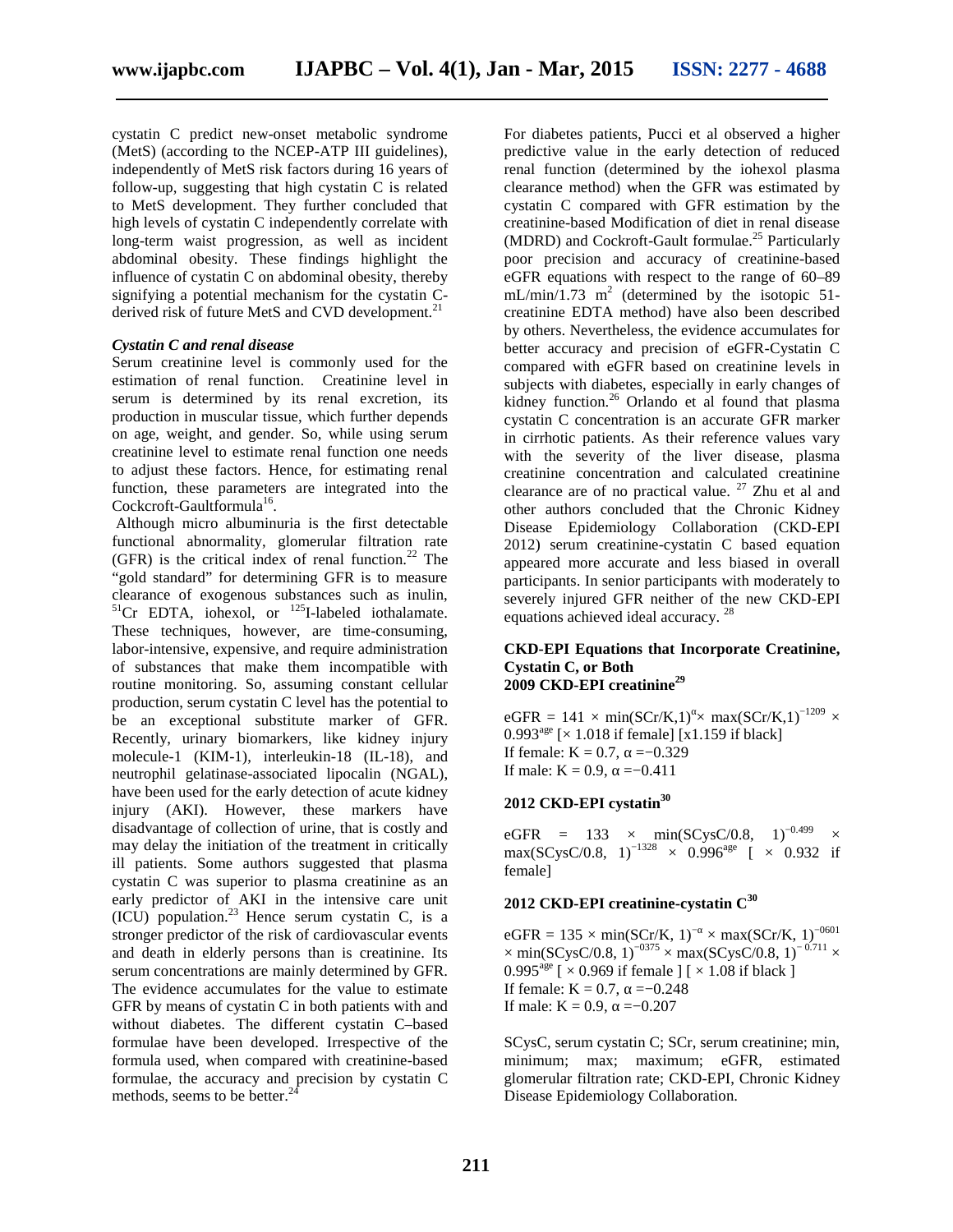#### *Cystatin C and obesity*

The mRNA of cystatin C is expressed in subcutaneous and omental adipose tissue, at twice higher levels in non adipose cells as compared to adipose cells. There is two-to-threefold increase gene expression and cystatin C release by adipose tissue explants in obesity. $31$  Cathepsins play important roles in human pathobiology. Some members, including cathepsins S, L, and K, have been implicated in atherogenesis. These three proteases were initially found to be abundantly expressed in atherosclerotic lesions in humans and were thought to contribute to plaque progression through proteolysis of extracellular elastins and collagens. Their proatherogenic role has been confirmed in genetically modified mice with targeted deletion of cathepsins S, L, or K. Previously, cathepsin S was identified as an adipose gene whose expression increases with obesity.<sup>32</sup> Researchers found that cathepsin S mRNA thro and serum levels were positively correlated with BMI and decreased after gastric surgery- induced weight loss. Other groups have reported that cathepsin K is expressed in adipose tissue and increased in human and mice models of obesity. More recently, cathepsin L was detected in the adipose tissue of obese mice and in human adipocytes.<sup>33</sup> The pro-atherogenic cysteine protease Cathepsin S is increased in obese subjects. Cathepsins' enzymatic activity is regulated by endogenous inhibitors, the most abundant being cystatin  $\rm \bar{C}^{31}$ 

# *Cystatin C and cardiovascular disease*

Cystatin C is strongly associated with cardiovascular mortality as well as with myocardial infarction, stroke, peripheral arterial disease and incident hypertension. Michael G and other authors had evaluated the levels of cystatin C with cardiovascular risk as low risk, intermediate risk, and high risk corresponding to cystatin C levels of less than 1.00 mg/L, 1.00 to 1.28 mg/L, and more than 1.29  $mg/L$ .<sup>34,35</sup> Many studies showed that cystatin C is strongly and independently associated with subsequent CVD risk  $35,36$  and has predictive and prognostic value in CVD, including chronic heart failure. Lassus et al in their study found that cystatin C is a strong predictor of mortality in patients hospitalized for acute heart failure.<sup>37</sup> Bjurman et al found correlation between cystatin C and infective endocarditis prognosis.<sup>38</sup> Cysteinyl Cats K, L, and S are among the most potent mammalian elastases, and high levels of these proteases are seen in human atherosclerosis and AAA lesions. The growth and rupture of abdominal aortic aneurysms (AAAs) result from increased elastin turnover, which critically depends upon specific elastases that cleave multilayer

elastic laminas. In contrast, their endogenous inhibitor cystatin C is deficient in these lesions. Aortic tissue extracts of AAA patients had higher levels of Cat-dependent elastolytic and collagenolytic activities than did those of patients with aortic occlusion diseases, but cystatin C levels were regulated inversely. Recently, using gene deletions of Cat K or Cat L, Sun and colleagues demonstrated clearly that both Cats contribute to AAA formation by several mechanisms<sup>5</sup> (Figure-1).

Recently, the significance of cystatin C in an atrial fibrillation (AF) population was reported in the ARISTOTLE and RE-LY biomarker substudies. Increased rates of stroke or systemic embolism, mortality, and major bleedings, were independently associated with rising cystatin C levels and yielded an better risk stratification and risk prediction. The renal impairment constitutes a major risk factor for thrombo-embolic and cardiovascular events in AF, though it is not represented in current risk stratification models. The major problem as with renal dysfunction patients is that they tend to be undertreated with oral anticoagulation therapy due to the increased risk of bleeding when treated with vitamin-K antagonists. $39$ 

## *Cystatin C and neurodegenerative diseases*

Cystatin C is also involved in the process of neuronal degeneration and repair of the nervous system. Any imbalance between active proteases and their endogenous inhibitors may lead to uncontrolled proteolysis, which has been related with different neurological diseases. The greater part of cystatin C in the CSF is produced by the choroid plexus. Cystatin C levels in CSF were found to be five times greater than plasma levels, which is suggestive of a potential physiological role of cystatin C in the brain. In neurodegenerative diseases, alterations in Cystatin C levels in the CSF have been observed. A great diagnostic potential of Cystatin C is seen, as a biomarker for Amyotropic Lateral Sclerosis (ALS), a fatal neuromuscular disease characterized by progressive motor neuron degeneration. In ALS patients, significantly reduced cystatin C levels in CSF were observed as compared to healthy controls. In addition, the rate of ALS disease progression was correlated with the direction of the longitudinal change in CSF cystatin C levels, and initial CSF cystatin C levels were predictive of patient survival, signifying that cystatin C may act as a surrogate marker of progression of disease and survival. Cystatin C is also linked to ALS histopathologically. It is one of two known proteins that localize to Bunina bodies (small intraneuronal inclusions present in degenerating motor neurons), which are a specific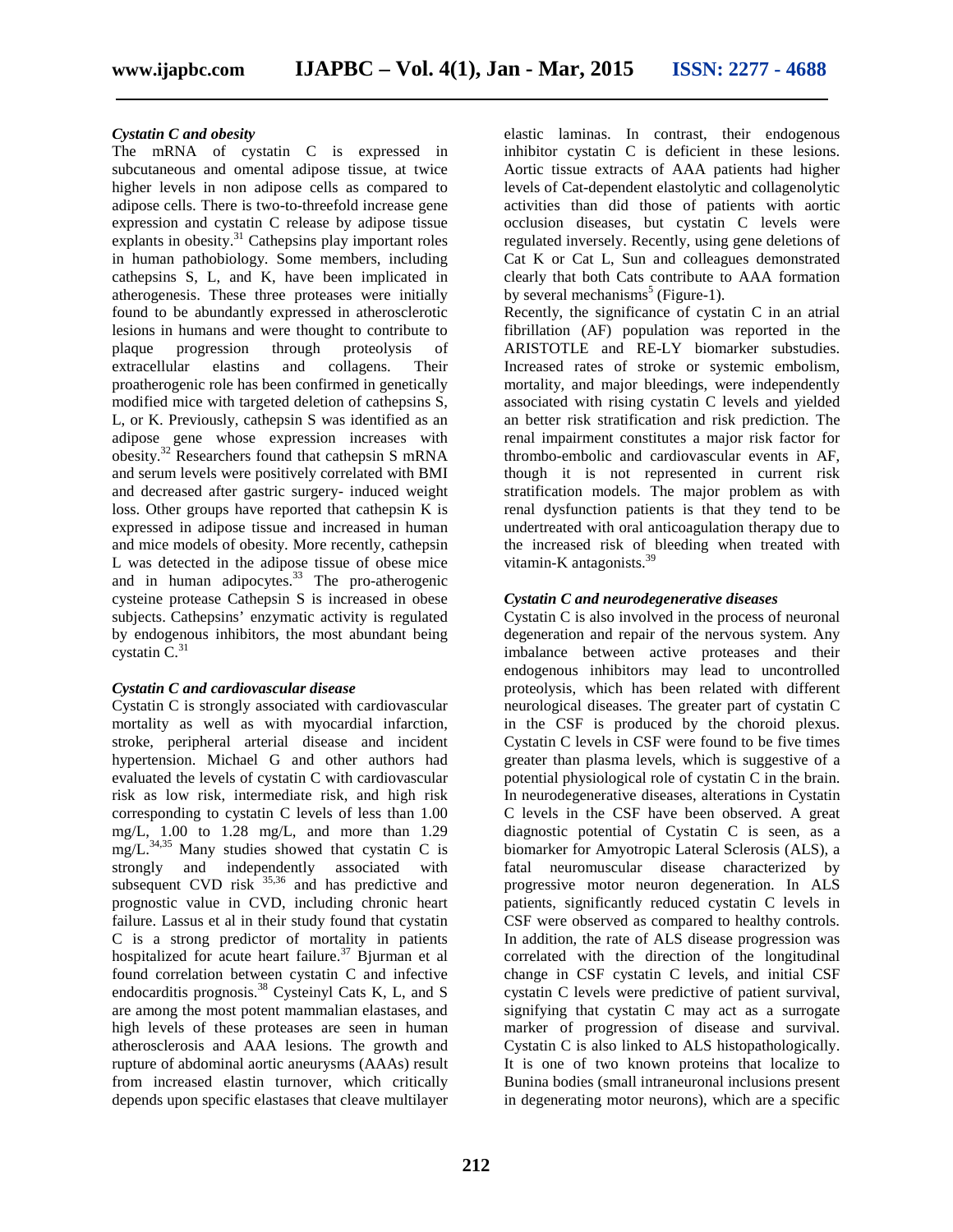neuropathologic feature of ALS.<sup>6</sup> It was found that lower cystatin C levels in the CSF of Alzheimer's disease (AD) patients were seen than non-demented individuals. An enhanced cystatin C expression was showed by specific neuronal cell populations in the brains of AD patients. The secreted protein, cystatin C, plays an important role in various neurodegenerative diseases. An enhanced cystatin C expression in the neurodegenerative states puts forward two conflicting theories whether augmented expression of cystatin C is causing or promoting already initiated neurodegenerative changes or, instead, an endogenous neuroprotective response to the disease process.<sup>40</sup>

Cystatin C co-localizes with amyloid-beta  $(A)$  in amyloid-laden vascular walls and in senile plaque cores of amyloid as shown in immunohistochemical studies. A immunoreactivity and cystatin C colocalizes in a specific group of pyramidal neurons that is susceptible to neurodegeneration in AD. The binding of cystatin C to A and prevents A oligomerization, fibril formation, and amyloid deposition as shown in biochemical studies. The linkage of a cystatin C gene polymorphism with AD is associated with reduced secretion of cystatin C, found in genetic study. Alteration in cystatin C trafficking by two FAD-linked presenilin2 gene mutations causes reduced cystatin C secretion. Low concentrations of cystatin C were found in plasma and CSF of AD patients. Thus, cystatin C could protect the brain from amyloid-induced toxicity and may have therapeutic implications for AD. The slight increase in the expression of cystatin C, activates various mechanisms of protection like inhibition of cysteine proteases, prevention of amyloidogenesis, induction of cell division and autophagy. $40$ 

The changes in cystatin C expression and localization have been related with various other neurodegenerative diseases. A point mutation in the cystatin C gene, leading to substitution of Leu to Gln, is responsible for the hereditary cystatin C amyloid angiopathy (HCCAA), a dominantly inherited icelandic type of amyloidosis. Highly reduced levels of cystatin C in cerebrospinal fluid were seen in patients of multiple sclerosis (MS) when compared with healthy individuals. The impairment in the inhibition of cysteine proteases occurs in MS, as suggested by the low concentration of cystatin C in these patients. Hence, higher activity of cysteine proteases could initiate or increase of myelin breakdown. Enhanced expression of cystatin C has been observed in response to different types of insults to the brain, such as ischemia and epilepsy, which shows that it has an important role in brain injuries.<sup>6</sup>

#### *Cystatin C and endocrine function*

The impact of thyroid dysfunction on serum cystatin C was also investigated. In patients with hyperthyroidism, GFR is underestimated, and, in patients with hypothyroidism, GFR is overestimated, when considering serum cystatin C concentrations. Because of the influence of the thyroid state on general metabolism, there is increased or decreased production of cystatin C in hyper- and hypothyroidism as stated by Den Hollander. Higher serum concentrations of cystatin C and transforming growth factor  $1$  (TGF- 1) were found in patients with hyperthyroidism, and a positive correlation between serum cystatin C, thyroid hormones, and TGF- 1 was observed. There is decrease in serum cystatin C and TGF- 1 after treatment decreased. An increase in TGF- 1 concentrations in hyperthyroidism and a stimulatory effect of thyroid hormones and TGF- 1 on cystatin C production was suggested by *in vitro* findings.<sup>41</sup>

Growth hormone (GH) also appears to affect cystatin C levels independent of renal function. Increase in GH leads to increase in cystatin C which is in accordance to the physiological condition of normal puberty, where GH activity is enhanced. Cystatin C levels were found to peak at the age of 12 in females, and at the age of 14 in males in the NHANES study, apparently in the absence of changes in the GFR. Some authors stated that cystatin C levels could be affected by growth in adolescents, as its levels rise in parallel with peak height velocity, and the age-related variation in cystatin C levels was likely related to variation in cystatin C production. $42$ 

### *Cystatin C and ophthalmic diseases*

Cystatin C is amongst the most abundantly expressed proteins of the retinal pigment epithelium (RPE). Cystatin C is involved in proteolysis events that regulate the maintenance of the bruch's membrane and cell-signaling processes on the basolateral side of RPE. The age-related macular degeneration (AMD) associated changes, such as disruption in the stability and function of the bruch's membrane, and increased permeability of RPE can be due to reduced protein level in this region as a result of its decreased secretion. Cystatin C can interact with complement component and may inhibit the complement cascade. So, there is a possibility that reduced levels of cystatin C secretion can contributed to the increase in complement activity often associated with AMD pathogenesis.<sup>43</sup>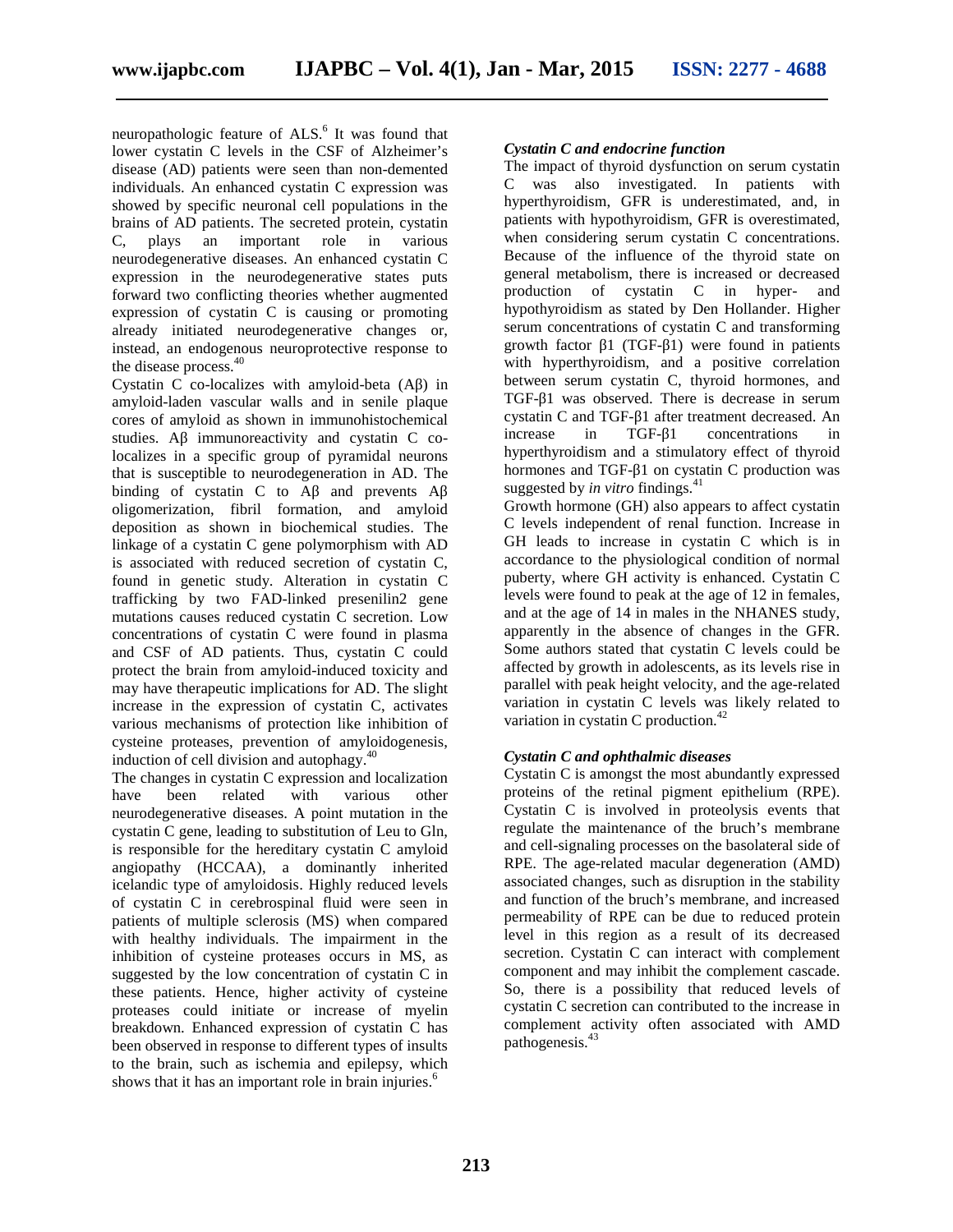| Table 1 |
|---------|
| $\sim$  |

| <b>Functions of Cystatins</b> |  |
|-------------------------------|--|
|-------------------------------|--|

| Proteolytic processing of progranzymes and other substrates    |
|----------------------------------------------------------------|
| Major histocompatibility complex class II antigen presentation |
| <b>Maturation of dendritic cells</b>                           |
| <b>Modulation of integrin function</b>                         |
| <b>Formation of skin barrier</b>                               |

| Author(s)                      | Method       | Calibrant (cystatin C protein)                                                          | Reference intervals<br>$(mg/L)$ , mean $\pm SD$ | Number of<br>subjects |
|--------------------------------|--------------|-----------------------------------------------------------------------------------------|-------------------------------------------------|-----------------------|
|                                |              |                                                                                         | (or range)                                      |                       |
| Kyhse-Anderson<br>et<br>$al^7$ | <b>PETIA</b> | Recombinant human protein<br>in cystatin C-free normal<br>human serum                   | $(0.61 - 1.21)$                                 | 27                    |
| Lofberg and Grubb <sup>8</sup> | <b>RID</b>   | Purified<br>human<br>urinary<br>protein in PBS (1°), purified<br>human CSF protein (2°) | $1.3 \pm 0.26(0.72 - 1.7)$                      | 46                    |
| Lofberg and Grubb <sup>8</sup> | <b>EIA</b>   | Purified<br>human<br>urinary<br>protein in PBS (1°), purified<br>human CSF protein (2°) | $1.1 \pm 0.42(0.63 - 2.5)$                      | 30                    |
| Poulik et al <sup>9</sup>      | <b>RIA</b>   | Purified<br>human<br>urinary<br>protein in PBS                                          | $0.96 \pm 0.20(0.6-1.7)$                        | 100                   |
| Cattaneo et al <sup>10</sup>   | <b>EIA</b>   | Not stated                                                                              | $1.10 \pm 0.15$                                 | 20                    |
| Ishiguro et al <sup>11</sup>   | <b>EIA</b>   | Purified protein from human<br>hepatoma cell line                                       | $0.75 \pm 0.65$ , 20 years                      | 85                    |
|                                |              |                                                                                         | $1.34 \pm 0.95$ , $> 20$ years                  | 189                   |
| Colle et al <sup>12</sup>      | <b>EIA</b>   | Purified<br>urinary<br>human<br>protein in PBS (+BSA)                                   | $1.25 \pm 0.22$ (0.86-1.7)                      | 50                    |
| Pergande and Jung <sup>3</sup> | <b>EIA</b>   | Purified<br>human<br>urinary<br>protein in PBS                                          | $1.78 \pm 0.26$ , women                         | 33                    |
|                                |              |                                                                                         | $2.14 \pm 0.31$ , men                           | 33                    |
| Norlund et al <sup>13</sup>    | <b>PETIA</b> | Recombinant human protein                                                               | $(0.70-1.21)$ , 20-50 years                     | 242                   |
|                                |              | in cystatin C-free normal<br>human serum                                                | $(0.84-1.55)$ , $> 50$ years                    |                       |
| Erlandsen et al <sup>14</sup>  | <b>PETIA</b> | Recombinant human protein<br>in cystatin C-free normal<br>human serum                   | $(0.54-1.21)$ , 20-65 years                     | 270                   |
|                                |              |                                                                                         | $(0.56-1.29)$ , women                           | 135                   |
|                                |              |                                                                                         | $(0.42-1.39)$ , men                             | 135                   |
| Finney et al <sup>15</sup>     | <b>PENIA</b> | Purified<br>urinary<br>human<br>protein                                                 | $(0.53-0.92)$ , 19-49 years                     | 258                   |
|                                |              |                                                                                         | $(0.58-1.02)$ , >50 years                       | 51                    |
|                                |              |                                                                                         | $(0.49 - 0.94)$ , women aged<br>$19-67$ years   | 155                   |
|                                |              |                                                                                         | $(0.56 - 0.98)$ , men aged<br>$19-67$ years     | 154                   |

**Table 2 Published reference ranges for cystatin C**

BSA = bovine serum albumin; CSF = cerebrospinal fluid; EIA = enzyme immunoassay; PETIA = particle-enhanced turbidimetric immunoassay; PENIA = particle-enhanced nephelometric immunoassay; PBS = phosphate-buffered saline; RIA = radioimmunoassay; RID = radial immuno-diffusion;  $SD =$  standard deviation;  $1^{\circ} =$  primary;  $2^{\circ} =$  secondary.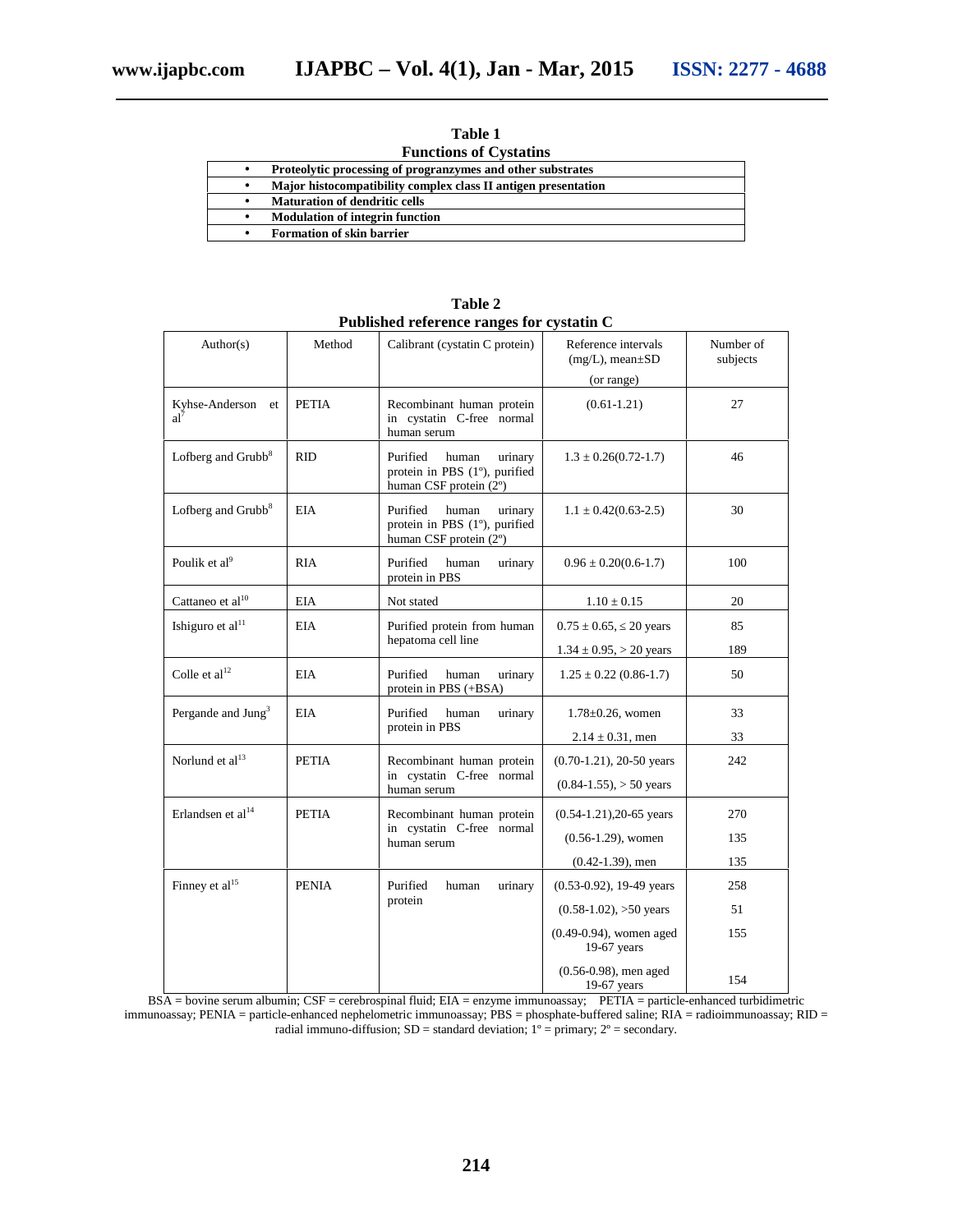

**Figure-1 Role of CATs in AAA**

#### *Cystatin C and tumors*

Type II cystatins, cystatins C and E/M are usually down-regulated in tumors. Although they have a protective role, but their lower levels might allow a surplus of harmful tumor associated proteolytic activity. Higher levels of type II cystatins outside the cells may impair extracellular activity of cysteine proteases, connected directly or indirectly with the degradation of extracellular matrix and thus, resulting in tumor cell invasion and metastasis. Still, higher levels of cystatins in body fluids have been associated with poor prognosis in cancer patients, hence supporting their role in regulation of proteases involved in the tumor regression. Increased extracellular levels of cystatin C as well as stefins significantly correlated with high risk of adverse outcome in patients of melanoma and colorectal cancer. An imbalance between the enzyme and its inhibitor in cancer patients is depicted by less abundant cathepsin B/cystatin C complex in sera of tumor patients. $\frac{6}{6}$  Cystatin C is also a good marker of renal function to predict dose of renally excreted drugs in cancer.<sup>44</sup>

### **Cystatin C in pediatrics**

The cystatin C concentrations are higher in the first year of life. Bökenkamp et al in their study conducted in 258 children, aged 1 day to 18 years, without kidney disease, found that cystatin C concentration

was highest on the first days of life, with a rapid decrease during the first 4 months. The cystatin C concentration was constant after first year of life. Serum cystatin C was found to be a superior biomarker to serum creatinine in the assessment of GFR in premature infants in a recent study. The higher levels of cystatin C in the first year of life possibly reflect the low GFR of neonates and infants. $45$  Interestingly, in a study conducted by Kolialexi et al, cystatin-C was associated with subsequent pre-eclampsia development.<sup>46</sup>

#### **CONCLUSION**

Cystatin C has a role in various normal and pathological processes. Its reference interval in various biological fluids, and the various derived formulas need to be further streamlined. The evidence suggests the relationship of cystatin C with various disease states like renal disease, obesity, diabetes mellitus, metabolic syndrome, thyroid dysfunction, neurodegenerative diseases, ophthalmic diseases and tumors. In the future years, there is possibility that certain new diagnostic, prognostic and therapeutic aspects about this cysteine protease inhibitor can come into light.

#### **REFERENCES**

1. Abrahamson M, Alvarez FM, Nathanson CM, Cystatins, Biochem Soc Symp. 2003; 70: 179-99.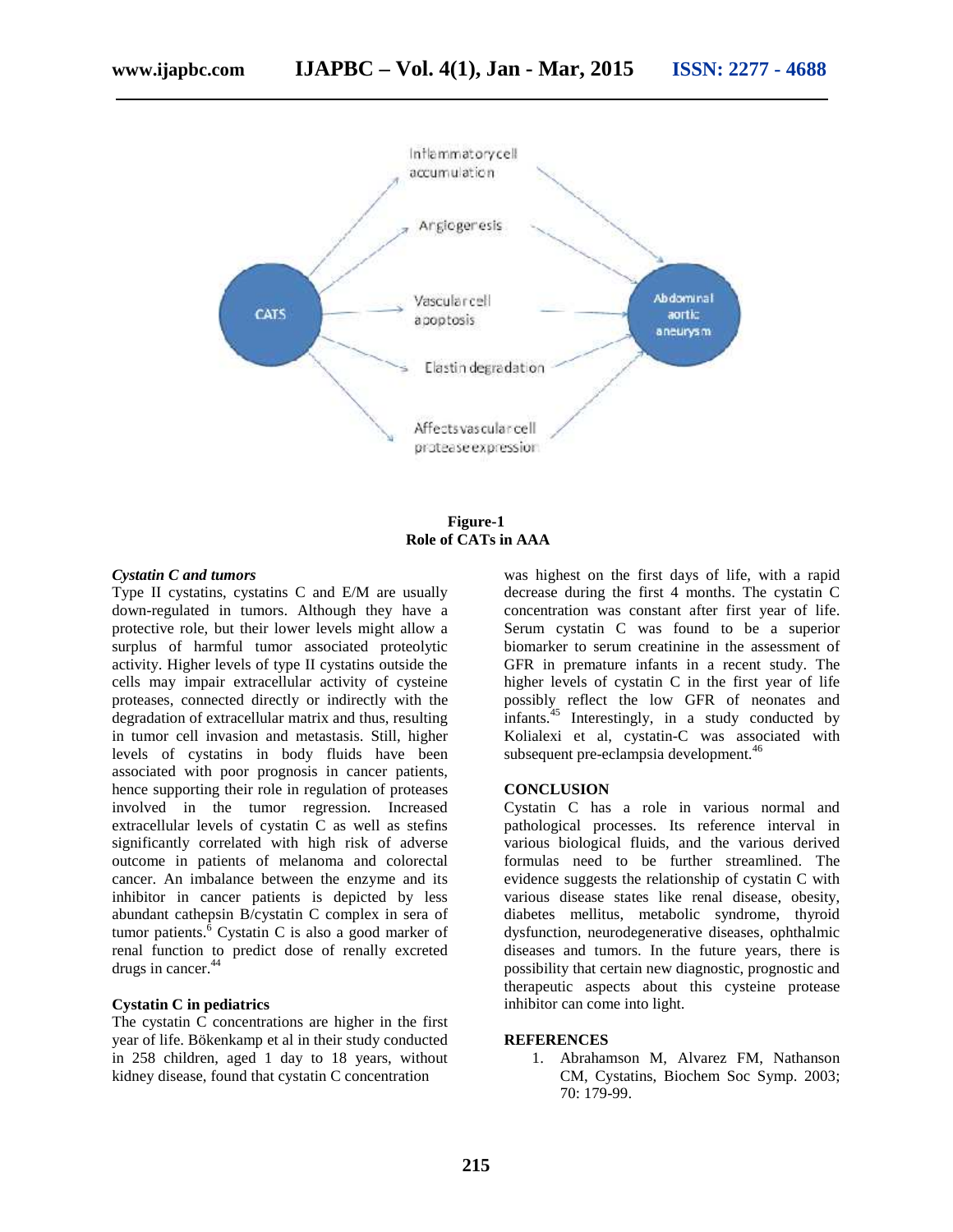- 2. Bashir R, Imtiaz S, Yasir M, Raza H, Shah SMA, Effect of body mass index on serum cystatin C level in healthy subjects, Pak J Med Health Sci. 2010; 4(4): 392-96.
- 3. Pergande M, Jung K, Sandwich enzyme immunoassay of cystatin C in serum with commercially available antibodies. Clin Chem. 1993; 39: 1885-90.
- 4. Li X, Liu Z, Cheng Z, Cheng X. Cysteinyl cathepsins: multifunctional enzymes in cardiovascular Disease, Chonnam Med J. 2012; 48: 77-85.
- 5. Kasteren SIV, Berlin I, Colbert JD, Keane D, Ovaa H, Watts C, A multifunctional protease inhibitor to regulate endolysosomal function, ACS Chem Biol. 2011; 6:1198– 204.
- 6. Magister S, Kos J, Cystatins in immune system, J Cancer. 2013; 4(1): 45-56.
- 7. Kyhse-Andersen J, et al, Serum cystatin C, determined by a rapid, automated particle enhanced turbidimetric method, is a better marker than serum creatinine for glomerular filtration rate, Clin Chem, 1994; 40: 1921- 26.
- 8. Lofberg H, Grubb AO, Quantitation of trace in human biological fluids: indications for production in the central nervous system, Scand J Clin Lab Invest. 1979; 39: 619-26.
- 9. Poulik MD, Perry DJ, Vokac E, Sekine T, Post-gamma globulin II: Radioimmunoassay determination of levels of post-gamma globulin and  $2-$  microglobulin, Clin Chim Acta. 1983; 128: 249-60.
- 10. Cattaneo A, Sansot JL, Prevot D, Blanc C, Manuel Y, Colle A, Cystatin C (post globulin) in serum from patients with autoimmune diseases. In: Turk V, ed. Cysteine Proteinases and Their Inhibitors, Berlin, Walter de Gruyter, 1986, p.507-16.
- 11. Ishiguro H, Ohkubo I, Mizokami M, Titani K, Sasaki M, The use of monoclonal antibodies to define levels of cystatin C in normal human serum, Hybridoma. 1989; 8(3): 303-13.
- 12. Colle A, et al, Cystatin C levels in sera of patients with human immunodeficiency virus infection, a new avidin-biotin ELISA assay for its measurement, J Immunoassay. 1992; 13: 47-60.
- 13. Norlund L, et al, Reference intervals for the glomerular filtration rate and cell proliferation markers: serum cystatin C and serum  $2$ -microglobulin/cystatin C ratio, Scand J Clin Lab Invest. 1997; 57: 463-70.
- 14. Erlandsen EJ, Randers E, Kristensen JH, Reference intervals for serum cystatin C and serum creatinine in adults, Clin Chem Lab Med. 1998; 36: 393-97.
- 15. Finney H, Newman DJ, Price CP, Adult reference ranges for serum cystatin C, creatinine and predicted creatinine clearance, Ann Clin Biochem. 2000; 37: 49- 59.
- 16. Knight EL, et al, Factors influencing serum cystatin C levels other than renal function and impact on renal function measurement, Kidney Int. 2004; 65: 1416-21.
- 17. Schuck O, Teplan V, Stollova M, Skibova J, Estimation of glomerular filtration rate in obese patients with chronic renal impairment based on serum cystatin C levels, Clin Nephrol. 2004; 62: 92-96.
- 18. Fried LF, et al, Association of kidney function with incident hip fracture in older adults, J Am Soc Nephrol. 2007; 18(1): 282-86.
- 19. Fried LF, et al, Kidney function predicts the rate of bone loss in older individuals: the cardiovascular health study, J Gerontol A Biol Sci Med Sci. 2006; 61(7): 743-48.
- 20. Donahue RP, Strangles S, Rejman K, Rafalson LB, Dmochowski J, Trevisan M, Elevated cystatin C concentration and progression to pre-diabetes, Diabetes Care. 2007; 30: 1724-29.
- 21. Magnusson M, Hedblad B, Engstrom G, Persson M, Nilsson P, Melander O, High levels of cystatin C predict the metabolic syndrome: the prospective malmo diet and cancer study, J Intern Med. 2013; 274: 192- 99.
- 22. Mogensensen CE, Microalbuminuria predicts clinical proteinuria and early mortality in maturity-onset diabetes, N Engl J Med. 1984; 310(6): 356-60.
- 23. Dalboni MA, et al, Cystatin C at admission in the intensive care unit predicts mortality among elderly patients, ISRN Nephrology. 2013; 2013: Article ID: 673795
- 24. Macisaac RJ, Premaratne E, Jerums G, Estimating glomerular filtration rate in diabetes using serum cystatin C, Clin Biochem Rev. 2011; 32: 61-67.
- 25. Pucci L, et al, Cystatin C and estimates of renal function: searching for a better measure of kidney function in diabetic patients, Clin Chem. 2007; 53: 480-88.
- 26. Schöttker B, Herder C, Müller H, Brenner H, Rothenbacher D, Clinical utility of